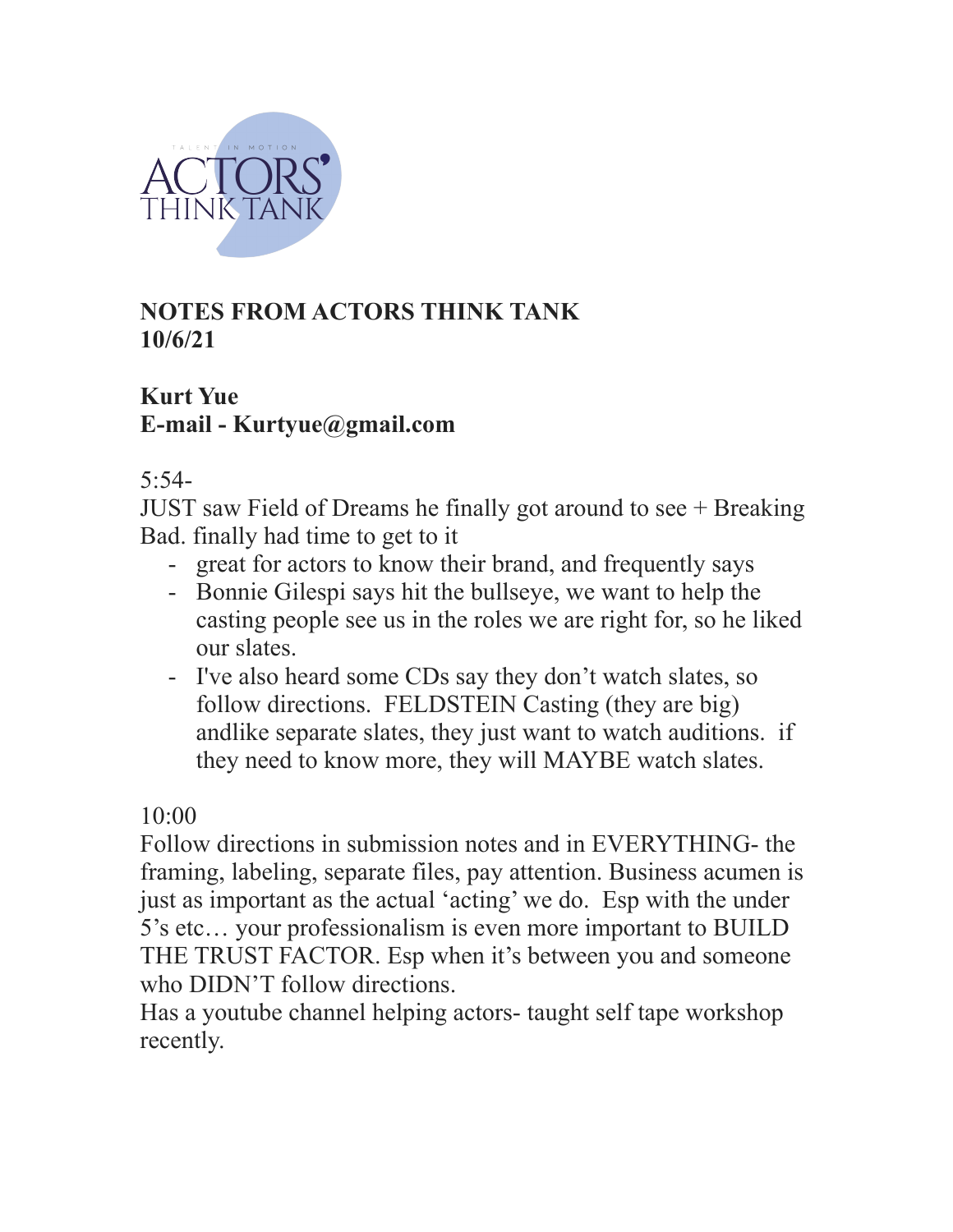believes in networking esp to help with the isolation, we need a TRIBE, a community to support each other and he loves what we are doing here with ATT.

 $18:17$ 

loves ATLANTA - bc there is so much production here and it keeps him excited.

He only began 13 years ago, worked in Computer Science, found an acting class at 26 for fun in Cleveland, OH. then got a local agent, booked some local things. He was a working actor there, being paid to act. but it felt like a different universe. When he watched Walking Dead or other films he wasn't thinking he was doing the same thing, now it's surreal.

- loves to watch films live with friends who are on the screen, its inspiring and encouraging.

Works with DRAMA inc. in ATL.

talked about an actor whose career took off at 56. getting leads, and good roles, so keep at it, **we never know when your type will hit.**

# $23.35$

Charles Green was busy in teens/20s, then worked for CDC and gave up acting for decades and in his 60s retired and acting again. Brian Cranston is another good example who hit later in life.

# $26:00$

moving from cleveland what went on:

took 6 mo's off from day job, not married, was able to focus on acting, lets see what happens for income.

decided ATLANTA not as costly as LA, so came to visit-Came for a visit and friends came too.

in Cleveland he started helping others with SELF TAPES, then someone would come in with an ATL audition and thats how he learned about it. knew of WALKING DEAD/ STRANGER THINGS>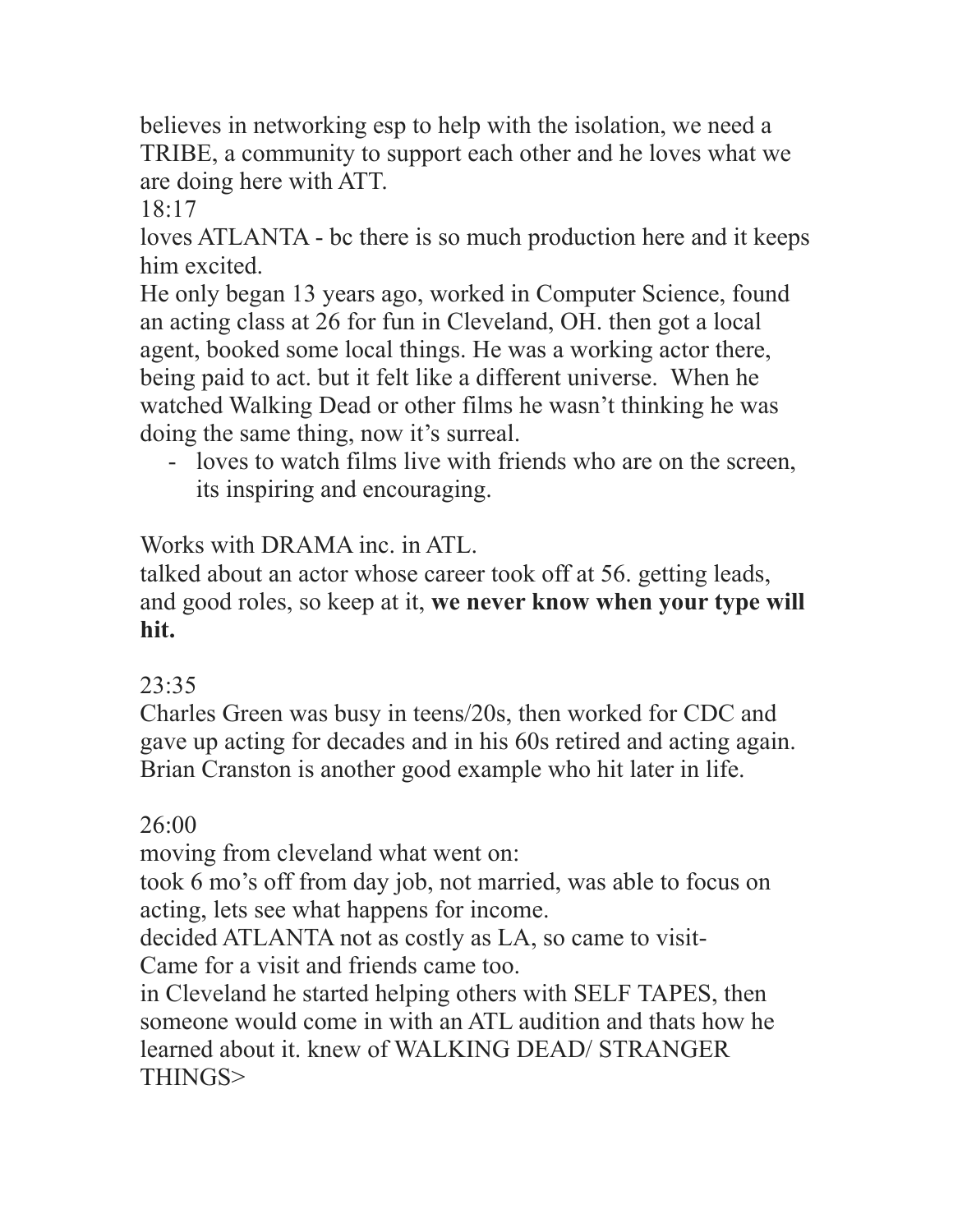## 31:31

signed with an agent in ATL prior to moving, his COMMERCIAL demo got him his agent. Here the agents share theatrical/ commercial depts across the board and that helped him with is good commercial demo. so then had both agents here. his community keeps him going, watching them work more and more.

# $35:00$

He sees people putting in the work in his acting community and that helps keep him going, not watching major stars work. 37:00

CHECK OUT HIS interview on youtube with an actress he helped, and her career is taking off

she is really the star of the film, even though #3 on call sheet. this is inspiring over the last 5 years.

# $40.10$

the difference between going to work and enjoying what he's doing however we DO work with crews n cast that are difficult - but we have to remember that some of these crews/casts on films are working crazy hours on set and need their days off too. LONG days can be part of this gig too, most of the time it's a wonderful feeling.

# $42.47$

# **UNION work in Atlanta**

important for people to KNOW aspects of joining a union, this is a right to work state.

THERE IS NO SUCH THING AS A MUST JOIN.

BC of that, it works well for NON-union actors, keep working union and stay NON union. another advantage to being in Atlanta vs a larger market. you can stay NON union here in ATL and get all the benefits of the UNION all you can't do is VOTE. I probably did 10 union jobs prior to joining SAG/AFTRA. Cost is also much less to join Sag/Aftra in ATL.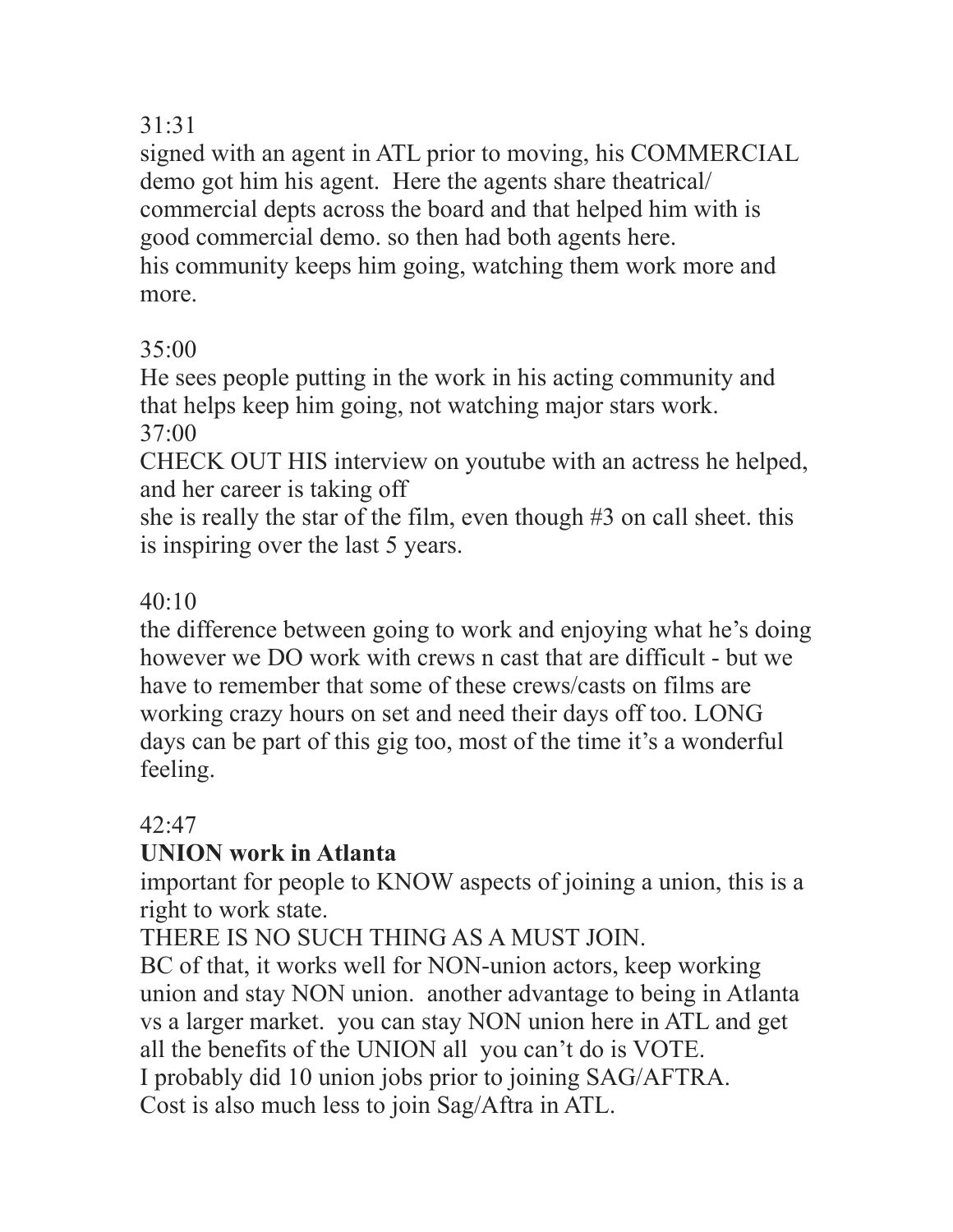## $49.00$

took photos / headshots / trained on YOUTUBE U. grew his PHOTOGRAPHY headshot biz, the only acting he'd done as a kid was in 4th grade bc he had to, he was a horse in the play, he was the BACK end. He walked past this acting studio near his home in Cleveland and signed up partially because it was convenient/close to home. no idea of agents / working actors etc… then set out to

## TAX CREDITS:

one reason Canadian actors are making it is bc Canadian productions get tax credits. doesn't think it's true in ATLANTA.

Working locally is great for logistics/ not the money/ tax credit just production schedules changing etc… and not having to bring actors in, but them up.

HIS SLATE I'm a suit n tie type, Jeffery Wright in Westworld as a scientist and Sam Neil from Jurassic Park. he plays a lot of drs lawyers, etc…

when you're TYPE CAST you are STILL CAST!!!!

OZARK- friend NELSON was a featured background, then this role grew to a major character. when you're likeable that also helps get you hired.

conflicting advise will occur all the time and both things can be true as it is perspectives.

monologue: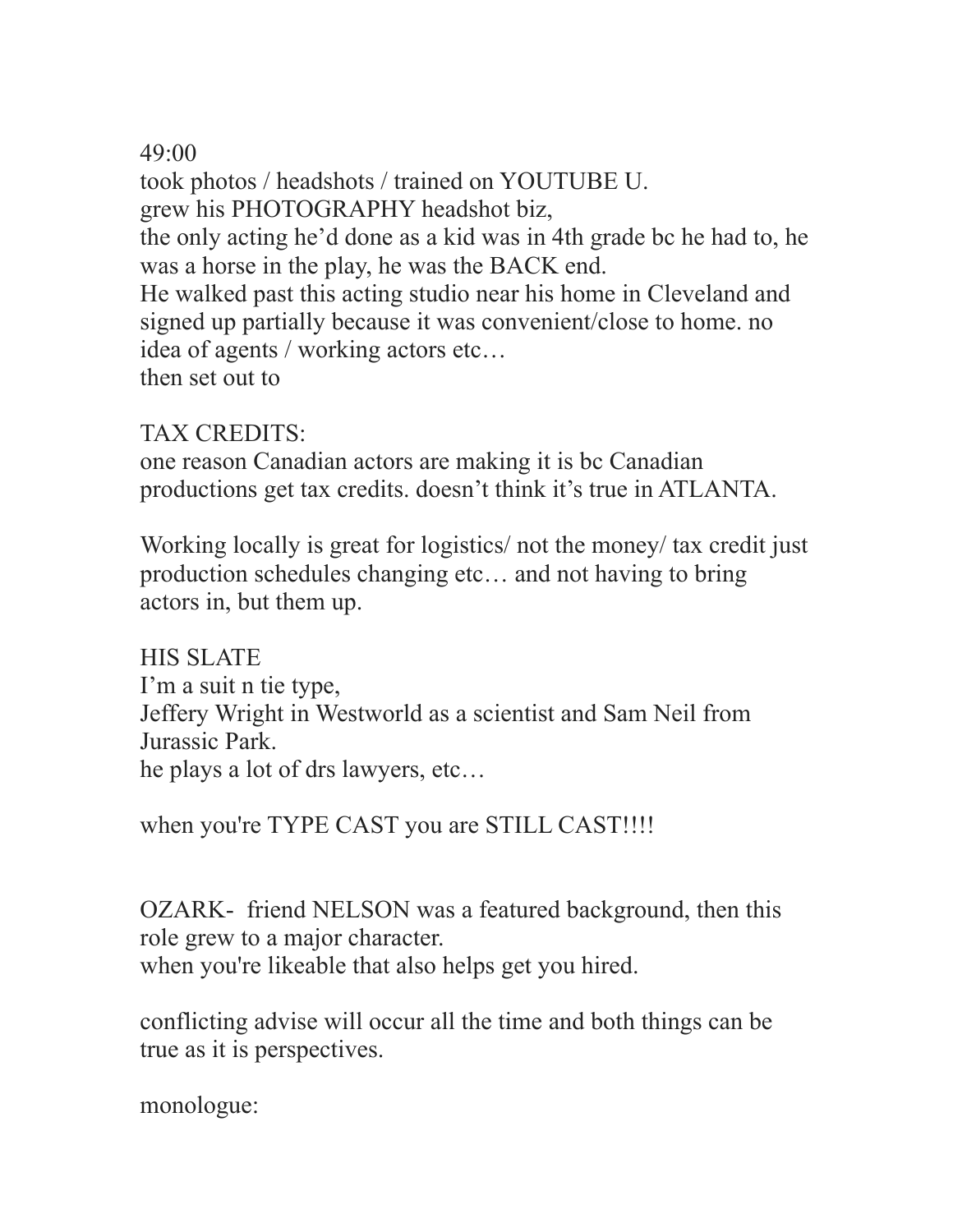He's never been asked to do one outside of class. prefers a recorded SCENE will be more useful and show more. transitioning from acting classes to set never really was a hard transition for him / first 8 years in Ohio, and even now STILL GOES TO ACTING CLASSES!

## **Notes from Actors' Think Tank**

## **9/27/2021**

## **Valorie Massalass**

## **Guest e-mail address:**

### 12:10

Slates are very important. Actors are very lucky b/c they have more control than ever before. You are in control of your slate. You can make changes and fix things. You have the opportunity to present the best you, that you can.

You have a greater advantage doing your own slate. Take attention to every detail. Whoever is watching your slate is watching every detail.

When doing a scene and an action required, your cheating yourself if you're shooting close up and we can't see the action. Widen the lens.

### 14:32

Your framing is a judgement call based on the material. No one can tell you a specific situation b/c every set of scenes are different. The burden now lies on the actor. You're on your own. Your imagination is all you really have. The burden is on you to be creative when sending in self tape.

In a casting session, no one is going to edit a tape. No one has time. Actors should focus on knowing the material and being off script and being in the scene as much as possible.

### 17:33

Respect the fact that you're getting an audition. and present yourself in a proper manner. It's important to present yourself in the right possible manner.

People appreciate talent aht comes prepared. Most directors are leaning towards actors with ideas that they haven't thought of. The more creative you can be, the more you can get casting/directors attention. You need to be precise, direct, prepared, succinct, and present. Be engaged.

19:42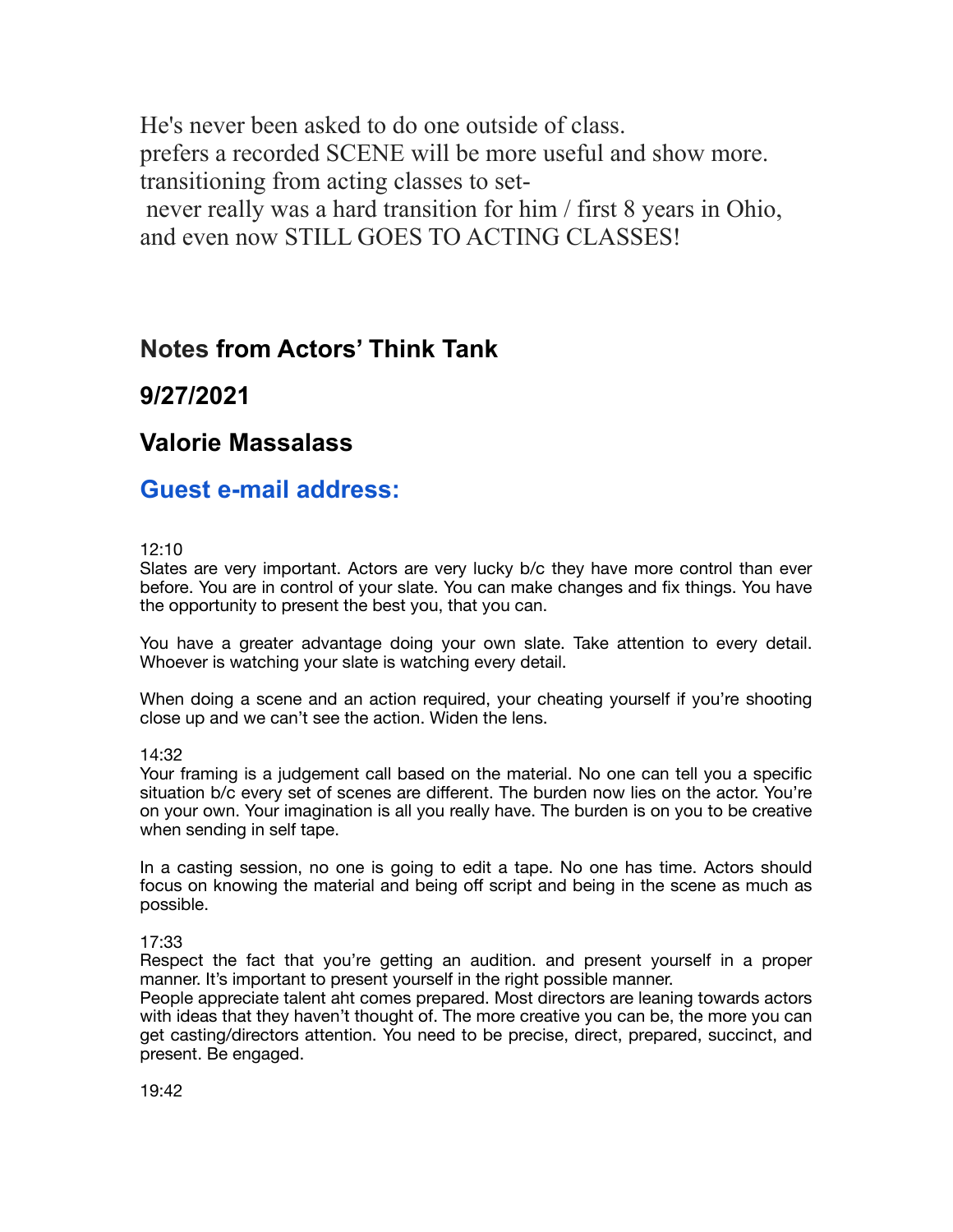I don't consider the bottom the bottom. The minute you get your foot in the door, you're in the business. You have a voice, a say, an eye. Other people are depending on you. Own the position and recognize it as being more important than being on the bottom. The first person you meet at an agency, has a say. Every hand you shake is a person in this business. Doesn't matter what level it is. Look them in the eye, connect and be personable.

### 21:45

I was always part of a belief system: you can't replace the personal interview. You can't express who you really are b/c someone looks at your tape. It limits how much they get to know you and appreciate you. When you interview with a director, there is a synergy that can't be taken anywhere else.

### 23:10

People are panicking. Panic is not good. It's a wrong thing for your body to experience. It's equivalent to fear and that doesn't serve you at all.

### 23:50

The first thing I did was introduce Sutherland to Steven Spielberg. It was his first job in America. It's hard to pinpoint what makes someone stick out. I just liked him alot and Steven felt the same way. It wasn't difficult. I can't tell you what that formula is. The minute I saw Kevin Costner's first commercial, I knew instantly I wanted to hire him. He just had that thing.

Very key in any interview, is being yourself. If you have to be someone else, you will never pass the test. You have to be exactly who you are. Without any kind of pretense.

My experience has been that the director doesn't see what I see. So I bring in, someone I know is going to be a star, and they wouldn't get the part. To cast an actor in a piece before they are a star is magic. The really good directors, always know the really really good actors. Sometimes it's just about having an interesting persona.

### 27:45

Sharon Stone came into the room and just dazzled the director. Which led to her being cast in Basic Instinct.

You can't buy genuine. You can't describe it, teach it, put it in a formula... Being authentic and who you are is the greatest thing you can do. "I have to act, be someone else" is a misnomer.

### 30:15

I think that, when you sit in a room and watch the same scene over and over again, and someone walks in the room and brings something special you can't put on paper, it stands out from the other 15 people who auditioned. It's that one little shining star that comes through the door and leaves a little something behind. You can't just do something to make it happen. That something special is unique. It's indescribable. Get an opportunity to be the reader in the room so you can watch other actors come in the door and make mistakes. You see the process that they go through that takes them off their game, and see some of the downfalls. That might help actors be a little less intimidated in the room , b/c the more you can be who you are and do the work, the more interesting you become and let casting in. When you're working hard to make it look like magic, sometimes you take away from the magic b/c you're not letting it be.

Being who you are is the most important thing in being in the room.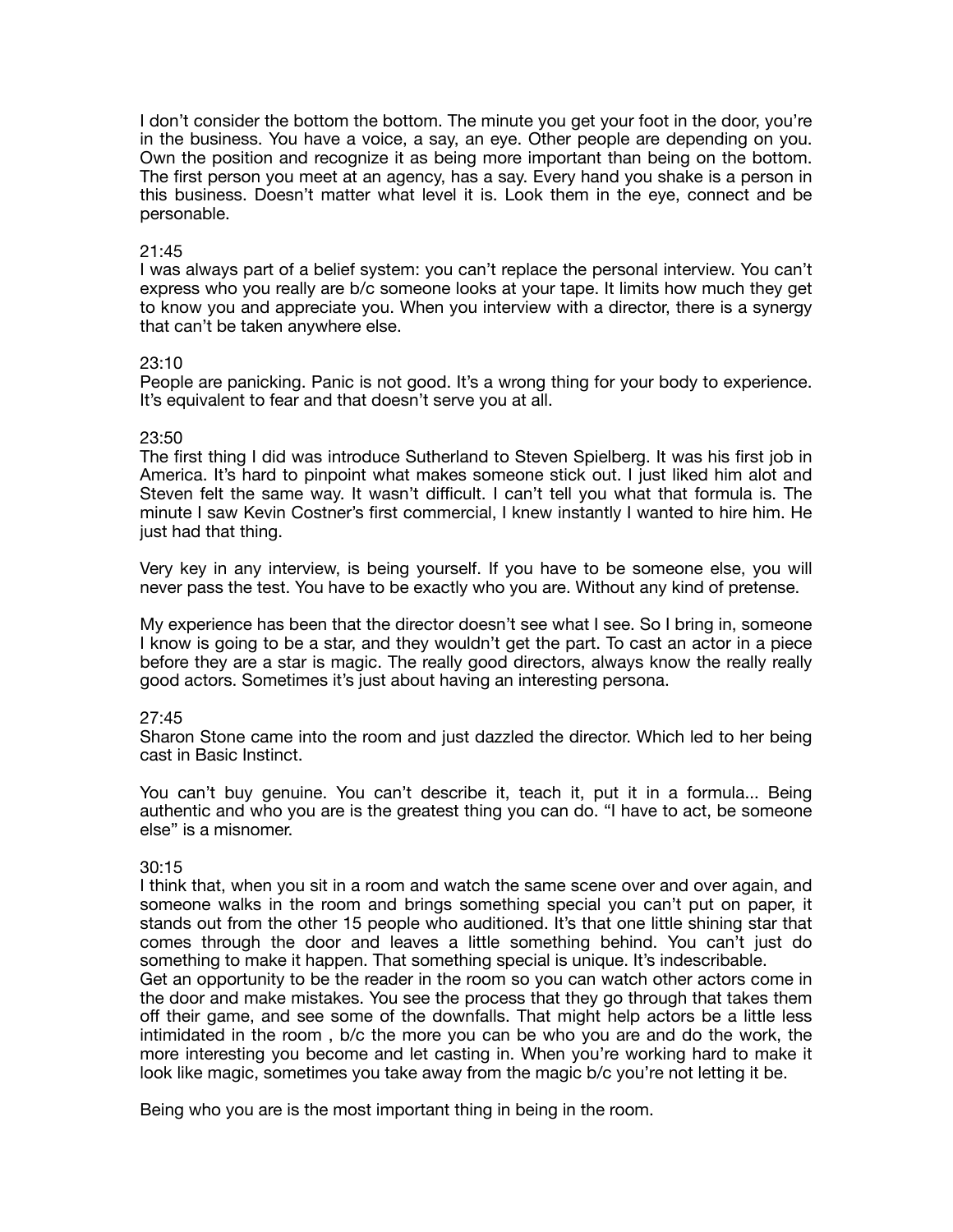More often than not, taking all that stuff away and being who you are is what makes you unique. Being unique is innate. Adding to it, is what takes away. The more junk you put on it, the more unattractive it becomes.

#### 35:30

I was in recovery when 911 happened. It wasn't a second starting over, it was a continuation of the first experience. It was difficult. I was in a coma for 3 months, in the hospital for 3 months. I was out of the business for 6 months. Got home and had a job in 1 month. I started over immediately.

When you're independent, you don't work every day. It's never consistent. So being away for 6 months was not so unusual when you're independent.

#### 37:55

I hated being overweight my entire life. Had I been thin and a normal weight, I would never have survived. So there's the moral of that story.

#### 38:30

Social media is a double edged sword. It's a great opportunity to showcase and present yourself but on the other hand it's overexposure. If you use it properly and to your advantage, and promote particular projects and things you like to talk about vs if you overuse it when you're not working it's not as helpful. You have the opportunity to showcase yourself otherwise you wouldn't be able to share..it can be a very wide promotional tool if you know how to use it well.

I always resent when a production company says "how many followers do they have" that's offensive to me, b/c what happens to the actors who aren't paying for more followers just to have a number of followers? I think it's a misnomer. It shouldn't be the criteria that highlights someone. I just think it allows people to be lazy and close minded.

There's a positive to it, but there's also a negative. When a producer says "what are the numbers"...I just think it's another trap.

#### 43:30

The opportunity to leave a great impression --how much more could you ask? You're only going to see so many people for the role, and only 1 person will get it. If someone remembers you, that's a huge accomplishment. Sometimes I would test myself "how many people can you name that you saw today?"-- it's a challenge.

#### 45:00

I can't tell you where you are in life and what you start with, some people just have a quality that you look at them when they walk in the room. I wouldn't want somebody to change them and alter them. But there are some actors that should spend money finding out how to best use themselves. Only actors' can evaluate themselves. And that's the hardest part. If you don't know, at least take an acting class with the best acting teacher you can afford. Rub elbows with the best you can get with. I would want to rub elbows with whoever the Strausberg of the day is.

46:42 - Questions